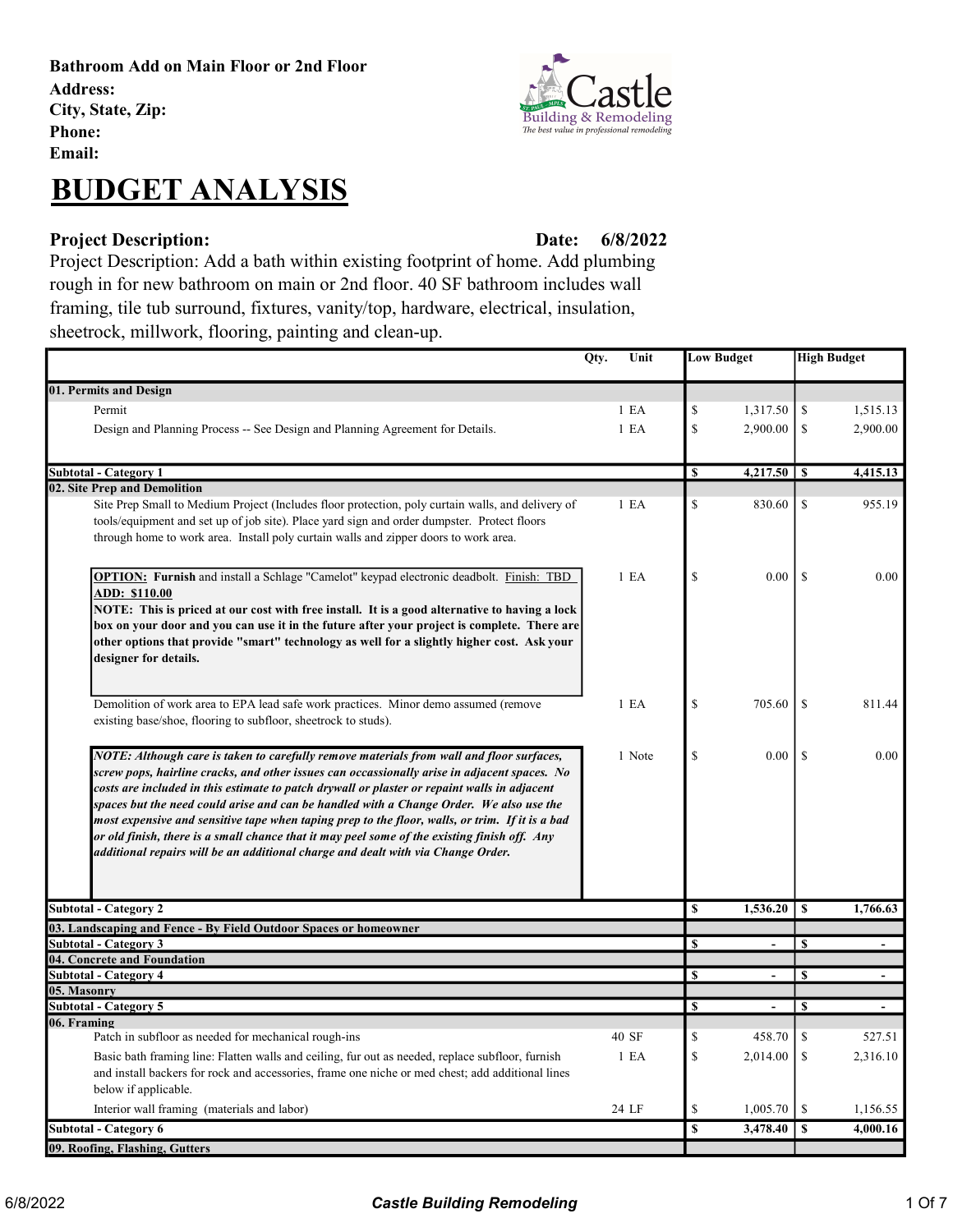| <b>Subtotal - Category 9</b>                                                                   |                  | $\mathbf s$             |                          | \$         |                |
|------------------------------------------------------------------------------------------------|------------------|-------------------------|--------------------------|------------|----------------|
| 10. Exterior Trim, Porches and Decks                                                           |                  |                         |                          |            |                |
| <b>Subtotal - Category 10</b>                                                                  |                  | \$                      |                          | \$         |                |
| 11. Siding, Soffit, and Fascia                                                                 |                  |                         |                          |            |                |
| <b>Subtotal - Category 11</b>                                                                  |                  | \$                      |                          | \$         |                |
| 12. Exterior Doors and Trim                                                                    |                  |                         |                          |            |                |
| <b>Subtotal - Category 12</b>                                                                  |                  | \$                      | $\overline{\phantom{a}}$ | \$         | $\blacksquare$ |
| 13. Windows                                                                                    |                  |                         |                          |            |                |
| Furnish and install glass block window in existing main floor window opening; includes demo of | 1 E A            | \$                      | 913.20                   | \$         | 1,050.18       |
| existing window sashes only and installing in existing frame.                                  |                  |                         |                          |            |                |
| STYLE: Decora or ice scapes.                                                                   |                  |                         |                          |            |                |
| 8 X 16 Vent (Y or N)                                                                           |                  |                         |                          |            |                |
| Window size and orientation:<br>NOTE: Decora is not as private as ice scapes                   |                  |                         |                          |            |                |
|                                                                                                |                  |                         |                          |            |                |
|                                                                                                |                  |                         |                          |            |                |
| <b>Subtotal - Category 13</b>                                                                  |                  | \$                      | 913.20                   | S          | 1,050.18       |
| 14. Plumbing                                                                                   |                  |                         |                          |            |                |
| <b>NOTE TO CLIENTS:</b> During kitchen and bathroom remodels, the pipes (drains and            | 1 Note           | \$                      | 0.00                     | \$         | $0.00\,$       |
| galvanized water lines) sit for extended periods of time with no water going through them.     |                  |                         |                          |            |                |
| The build up on the inside of the pipes dries up and sometimes can come free and clog either   |                  |                         |                          |            |                |
| a drain or water line, once the water is turned back on at the end of the project. There is no |                  |                         |                          |            |                |
| money included to unclog a pipe if this happens and additional charges will occur.             |                  |                         |                          |            |                |
| General Plumbing Note: Any new waste or supply lines will be plastic, not copper or            |                  |                         |                          |            |                |
| galvanized.                                                                                    |                  |                         |                          |            |                |
| Plumbing permit                                                                                | 1 E A            | \$                      | 343.75                   | \$         | 395.31         |
|                                                                                                |                  |                         |                          |            |                |
| <b>BATHROOMS:</b>                                                                              | 1 E <sub>A</sub> | \$                      | 0.00                     | \$         | $0.00\,$       |
| Furnish and install an under mount vanity sink                                                 | 1 E A            | \$                      | 585.95                   | \$         | 673.84         |
| Sink Allowance: \$160.00                                                                       |                  |                         |                          |            |                |
| Manufacturer:                                                                                  |                  |                         |                          |            |                |
| Model #                                                                                        |                  |                         |                          |            |                |
| Furnish and install sink faucet;                                                               | 1 E <sub>A</sub> | \$                      | 765.85                   | \$         | 880.73         |
| Sink faucet allowance \$300.00/ea.                                                             |                  |                         |                          |            |                |
| Manufacturer:                                                                                  |                  |                         |                          |            |                |
| Model $#$ :                                                                                    |                  |                         |                          |            |                |
| Finish:                                                                                        |                  |                         |                          |            |                |
| Furnish and install 5' cast iron tub;                                                          | 1 E A            | \$                      | 1,952.65                 | \$         | 2,245.55       |
| Tub allowance \$500.00/ea.                                                                     |                  |                         |                          |            |                |
| Drain side:                                                                                    |                  |                         |                          |            |                |
| Manufacturer:                                                                                  |                  |                         |                          |            |                |
| Model #:                                                                                       |                  |                         |                          |            |                |
| Finish:                                                                                        |                  | \$                      |                          |            |                |
| Furnish and install tub waste and overflow<br>Model $#$ :                                      | 1 E A            |                         | 272.71                   | \$         | 313.62         |
| Finish:                                                                                        |                  |                         |                          |            |                |
|                                                                                                |                  |                         |                          |            |                |
| Furnish and install tub filler faucet, valve, trim, and rough-in valve;                        | 1 E A            | \$                      | 928.36                   | -S         | 1,067.62       |
| Tub Filler faucet package allowance \$300.00                                                   |                  |                         |                          |            |                |
| Manufacturer:                                                                                  |                  |                         |                          |            |                |
| Model #:                                                                                       |                  |                         |                          |            |                |
| Finish:<br>Furnish and install toilet:                                                         |                  | \$                      |                          |            |                |
| Toilet allowance \$300.00/ea.                                                                  | 1 E A            |                         | 765.86                   | \$         | 880.74         |
| Manufacturer:                                                                                  |                  |                         |                          |            |                |
| Model #:                                                                                       |                  |                         |                          |            |                |
| Color:                                                                                         |                  |                         |                          |            |                |
| New main floor bathroom rough-in. Add approx. 2k if 2nd Floor Bath                             | 1 E A            | $\mathbb{S}$            | 3,500.00                 | \$         | 4,025.00       |
| Install a new roof jack on new plumbing vent penetrations.                                     | 1 E A            | \$                      | 384.05                   | \$         | 441.66         |
|                                                                                                |                  |                         |                          |            |                |
| <b>Subtotal - Category 14</b>                                                                  |                  | \$                      | 9,499.19                 | \$         | 10,924.07      |
| <b>15. HVAC</b>                                                                                |                  |                         |                          |            |                |
| Mechanical permit                                                                              | 1 E A            | \$                      | 312.50                   | \$         | 359.38         |
| Install new bathroom vent fan and vent to the exterior.                                        | 1 E A            | \$                      | 875.00                   | \$         | 1,006.25       |
| Relocate supply air or return air vent                                                         | 1 E A            | \$                      | 550.00                   | \$         | 632.50         |
| <b>Subtotal - Category 15</b>                                                                  |                  | $\overline{\mathbf{s}}$ | 1,737.50                 | $\sqrt{s}$ | 1,998.13       |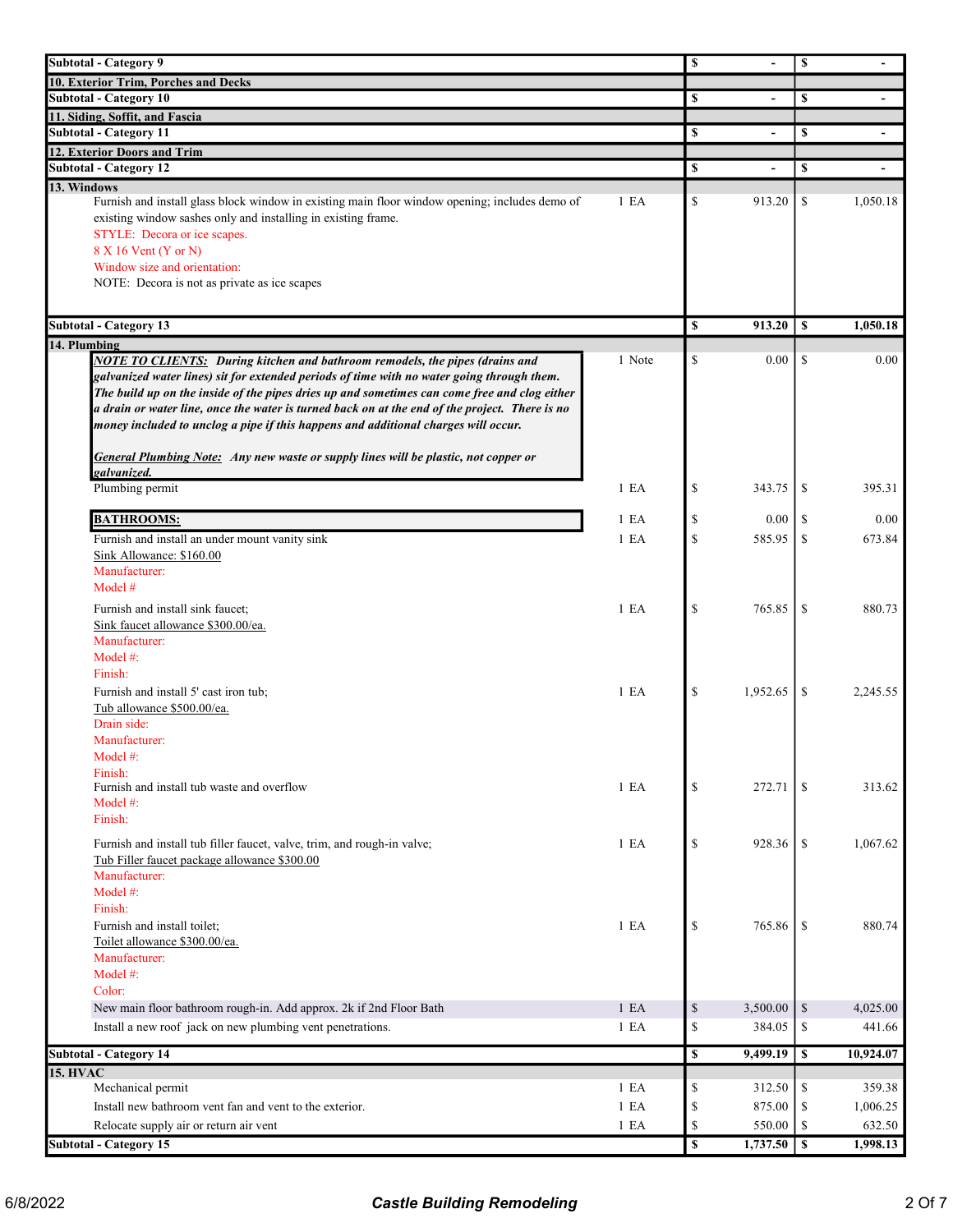| 16. Electrical                                                                                                                                                                                                                                                                                                                                                                                                                                                                                           |                  |    |          |               |          |
|----------------------------------------------------------------------------------------------------------------------------------------------------------------------------------------------------------------------------------------------------------------------------------------------------------------------------------------------------------------------------------------------------------------------------------------------------------------------------------------------------------|------------------|----|----------|---------------|----------|
| <b>Electrical Permit</b>                                                                                                                                                                                                                                                                                                                                                                                                                                                                                 | 1 E <sub>A</sub> | \$ | 231.25   | \$            | 265.94   |
| <b>Specify device color:</b>                                                                                                                                                                                                                                                                                                                                                                                                                                                                             | 1 E <sub>A</sub> | \$ | 0.00     | S             | 0.00     |
| White, light almond, or ivory are standard. PICK ONE                                                                                                                                                                                                                                                                                                                                                                                                                                                     |                  |    |          |               |          |
| Specify switch style<br>Pole or Decora. PICK ONE                                                                                                                                                                                                                                                                                                                                                                                                                                                         |                  |    |          |               |          |
|                                                                                                                                                                                                                                                                                                                                                                                                                                                                                                          |                  |    |          |               |          |
| Bathroom price for electrical (Includes GFCI Outlet to code, new switches and wiring in bath,<br>and Lutron push button timer switch for the bath fan).                                                                                                                                                                                                                                                                                                                                                  | 1 E <sub>A</sub> | \$ | 1,875.00 | \$            | 2,156.25 |
| NOTE: Battery operated smoke detector and CO by homeowner. Will all need to be<br>functional and placed per code. Code requires each floor have one smoke detector. In<br>addition, any bedroom needs a smoke detector. Also there must be a carbon monoxide<br>detector within 10 feet of each bedroom. **If the rest of the home does not meet the above<br>code, homeowner will be responsible to update or if homeowner prefers, Castle will perform<br>updates and a change order will be issued**" | 1 Note           | \$ | 0.00     | <sup>\$</sup> | 0.00     |
| NOTE: No wiring for security, doorbell, TV, speakers or phone is included in pricing. If<br>any low voltage wires are found in a wall being opened up, additional costs to re-route them<br>will occur.                                                                                                                                                                                                                                                                                                  | 1 Note           | \$ | 0.00     | <sup>\$</sup> | 0.00     |
| CBR furnish and elec install wall sconces on sides of mirror;<br>Fixture allowance \$150.00/set<br>Manufacturer:                                                                                                                                                                                                                                                                                                                                                                                         | 1 E A            | \$ | 477.50   | <sup>\$</sup> | 549.13   |
| Model #:<br>Finish:                                                                                                                                                                                                                                                                                                                                                                                                                                                                                      |                  |    |          |               |          |
| NOTE: For all home owner provided fixtures, there may be additional install costs for more<br>complicated fixtures. ALL light fixtures must be specified prior to contract signing and be<br>UL listed to pass inspection. All material issues related to materials supplied by owner are<br>the responsibility of the owner to resolve. Extra trade partner trip charges may apply for<br>return visits if material issues can not be resolved in timely manner.                                        | 1 Note           | \$ | 0.00     | <sup>\$</sup> | 0.00     |
| CBR furnish, HVAC install, and Elec wire bath fan:<br>Panasonic, • FV-0510VS1 Whisper Value 50/80/100 CFM Low Profile, 0.3-1.3 sones, 3 3/8"<br>Housing Depth - UL listed for wall and ceiling installation, Energy Star Qualified - DC Fan<br>Motor                                                                                                                                                                                                                                                     | 1 E A            | \$ | 313.78   | \$            | 360.84   |
| See hvac for install/venting.<br>Furnish and install recessed can lights                                                                                                                                                                                                                                                                                                                                                                                                                                 | 1 E A            | \$ | 197.50   | \$            | 227.13   |
| <b>Subtotal - Category 16</b>                                                                                                                                                                                                                                                                                                                                                                                                                                                                            |                  | \$ | 3,095.03 | \$            | 3,559.28 |
| 17. Insulation<br>Basic Bath Insulation - Furnish and install R-13 or R-21 batt insulation, depending on the cavity<br>size, in the exterior walls and 4mil poly, foam window (if required) and foam ceiling/floor<br>penetrations to code                                                                                                                                                                                                                                                               | 1 E A            | \$ | 404.95   | \$            | 465.69   |
| <b>Subtotal - Category 17</b>                                                                                                                                                                                                                                                                                                                                                                                                                                                                            |                  | Ф  |          |               | 465.69   |
| 18. Drywall                                                                                                                                                                                                                                                                                                                                                                                                                                                                                              |                  |    |          |               |          |
| Furnish and install 5/8" drywall on the ceilings with smooth finish                                                                                                                                                                                                                                                                                                                                                                                                                                      | 40 SF            | \$ | 584.20   | $\mathbb{S}$  | 671.83   |
| Furnish and install 1/2" drywall on walls with smooth finish                                                                                                                                                                                                                                                                                                                                                                                                                                             | 232 SF           | \$ | 1,608.46 | -S            | 1,849.72 |
| Drywall or plaster patch                                                                                                                                                                                                                                                                                                                                                                                                                                                                                 | 3 EA             | \$ | 377.10   | $\mathbb{S}$  | 433.67   |
| <b>Subtotal - Category 18</b>                                                                                                                                                                                                                                                                                                                                                                                                                                                                            |                  | \$ |          |               | 2,955.22 |
| 19. Tile and Stone                                                                                                                                                                                                                                                                                                                                                                                                                                                                                       |                  |    |          |               |          |
| Install tile backer underlayment on floor - thickness decided on-site                                                                                                                                                                                                                                                                                                                                                                                                                                    | 25 SF            | \$ | 220.50   | \$            | 253.58   |
| Install tile on floor; - Base Price:<br>Tile allowance: \$6.50/SF<br>Supplier:                                                                                                                                                                                                                                                                                                                                                                                                                           | 25 SF            | \$ | 902.13   | \$            | 1,037.44 |
| Spec#/description:<br>Furnish and install new wood threshold, stained and finished to match existing wood floors                                                                                                                                                                                                                                                                                                                                                                                         | 1 E A            | \$ | 248.45   | $\mathbb{S}$  | 285.72   |
| Install kerdi board tile backer. Standard for shower or wet walls.                                                                                                                                                                                                                                                                                                                                                                                                                                       | 70 SF            | \$ | 592.70   | \$            | 681.61   |
| Install large format tile on shower surround walls using spacers.<br>Tile allowance: \$4.50/SF<br>Supplier:                                                                                                                                                                                                                                                                                                                                                                                              | 70 SF            | \$ | 3,136.07 | $\mathbb{S}$  | 3,606.48 |
| Spec#/description:                                                                                                                                                                                                                                                                                                                                                                                                                                                                                       |                  |    |          |               |          |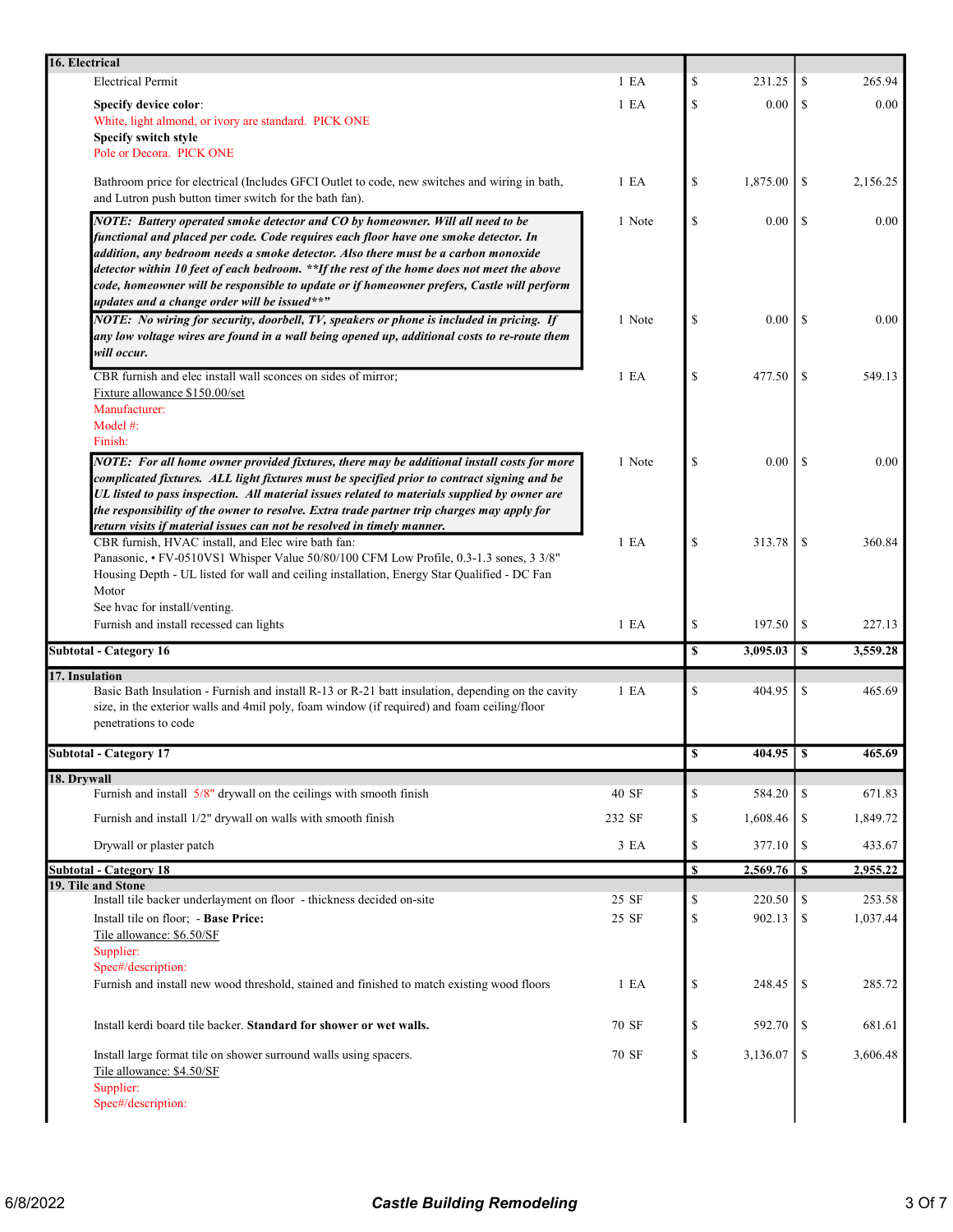| Furnish and install accent tile, pattern TBD;<br>Tile allowance \$16.50/SF<br>Supplier:                                                                                                                                                   | 2 SF             | \$          |          |                 | 177.06   |
|-------------------------------------------------------------------------------------------------------------------------------------------------------------------------------------------------------------------------------------------|------------------|-------------|----------|-----------------|----------|
| Spec#/description:<br>Furnish and install tiled niche in tub/shower area. 6"x12", 12"x12", 20"x12", or 28"x12" pre-<br>made schluter niches. These are meant to fit btw 16" o.c. framing.<br>Note - tile material cost is in the SF above | 1 E A            | \$          | 484.89   | \$              | 557.62   |
| Tile edging - (figured per 8' stick)<br>Manufacturer: Schluter<br>Style: Jolly<br>Thickness: to match tile                                                                                                                                | 3 EA             | \$          | 166.63   | \$              | 191.62   |
| Finish: Satin Nickel / Chrome / Painted Included (Others at Upgrade)<br>GROUT - 10# Tec Power Grout<br>Color:                                                                                                                             | 2 EA             | \$          | 69.53    | -S              | 79.95    |
| Stock Material Costs - Denshield, Mud, Self Leveler, Mastic, Thinset, Redguard, Tape, Caulk,<br>Sponges, Silicone, etc. Include on all Tile projects.                                                                                     | 1 E A            | \$          | 525.33   | \$              | 604.13   |
| <b>Subtotal - Category 19</b>                                                                                                                                                                                                             |                  | \$          | 6,500.19 | \$              | 7,475.22 |
| 20. Millwork, Doors, Hardware                                                                                                                                                                                                             |                  |             |          |                 |          |
| Rehang existing door                                                                                                                                                                                                                      | 1 E A            | \$          | 44.10    | \$              | 50.72    |
| Base shoe molding<br>Species:<br>Size:                                                                                                                                                                                                    | 33 LF            | \$          | 185.13   | \$              | 212.90   |
| Brand/profile #:                                                                                                                                                                                                                          |                  |             |          |                 |          |
| Classic base molding - NOTE - Assumes 1X and top cap<br>Species:<br>1X size:                                                                                                                                                              | 33 LF            | \$          | 725.34   | \$              | 834.14   |
| Top cap profile and height #:<br>Brand/profile #:<br>Classic window and door casing - NOTE: Assumes 1X with a backband and a sill and stool on                                                                                            | 40 LF            | $\mathbb S$ | 804.20   | \$              | 924.83   |
| the windows<br>Species:<br>Overall size:                                                                                                                                                                                                  |                  |             |          |                 |          |
| 1X size:<br>Backband brand/profile#:<br>"Picture framed": Y or N                                                                                                                                                                          |                  |             |          |                 |          |
| Stool detail (thickness/extention) and apron detail (height, profile #):<br>Furnish and install a pre-hung door<br>Hinge finish:                                                                                                          | 1 E <sub>A</sub> | \$          | 783.00   | l \$            | 900.45   |
| Species:<br>Style:<br>Brand/model#:                                                                                                                                                                                                       |                  |             |          |                 |          |
| Core: solid or hollow                                                                                                                                                                                                                     |                  |             |          |                 |          |
| Furnish and install door knob/handle hardware<br>Allowance: \$30.00                                                                                                                                                                       | 1 E <sub>A</sub> | \$          | 75.28    | \$              | 86.57    |
| Manufacturer/model #:<br>Style (locking, passage, etc.):<br>Finish:                                                                                                                                                                       |                  |             |          |                 |          |
| Furnish and install door stop<br>Allowance: \$5.00                                                                                                                                                                                        | 1 E <sub>A</sub> | \$          | 16.32    | <sup>\$</sup>   | 18.77    |
| Manufacturer/model #:<br>Style (wall mount, hinge mount, etc.):<br>Finish:                                                                                                                                                                |                  |             |          |                 |          |
| <b>Subtotal - Category 20</b>                                                                                                                                                                                                             |                  | \$          | 2,633.37 | $\vert s \vert$ | 3,028.38 |
|                                                                                                                                                                                                                                           |                  |             |          |                 |          |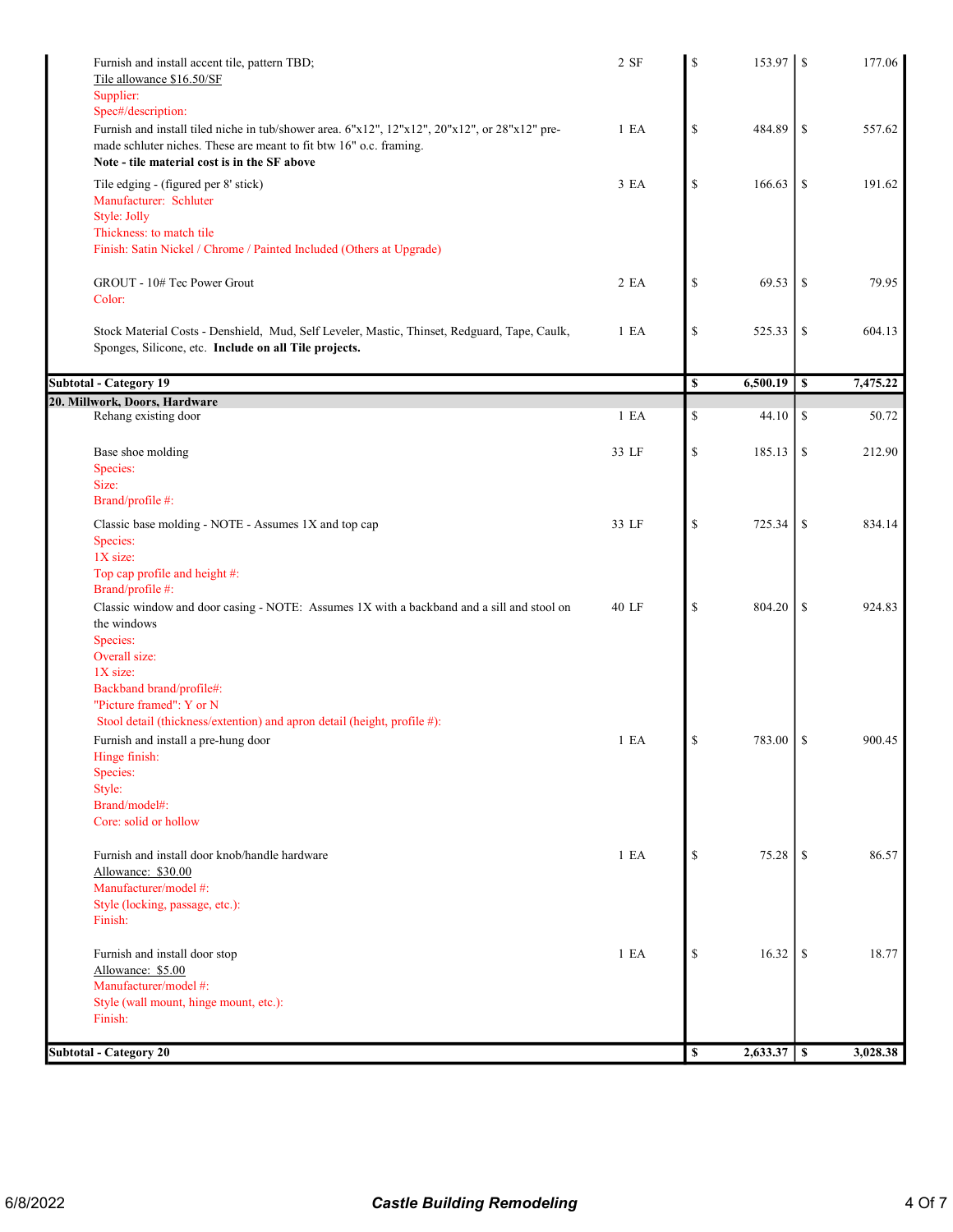| 21. Cabinetry, Countertops and Appliances                                                         |                 |             |          |               |          |
|---------------------------------------------------------------------------------------------------|-----------------|-------------|----------|---------------|----------|
| Furnish and install wall-mounted mirror/medicine cabinet.                                         | 1 E A           | \$          | 306.95   | \$            | 352.99   |
| Allowance. \$150.00                                                                               |                 |             |          |               |          |
| Manufacturer:                                                                                     |                 |             |          |               |          |
| Model/spec #:                                                                                     |                 |             |          |               |          |
| Color:                                                                                            |                 |             |          |               |          |
| Knobs and pulls will be installed on all cabinet doors and drawers.                               | 5 EA            | \$          | 73.34    | <sup>\$</sup> | 84.34    |
| Allowance: \$7.00/ea.                                                                             |                 |             |          |               |          |
| Manufacturer:                                                                                     |                 |             |          |               |          |
| Size:                                                                                             |                 |             |          |               |          |
| Model #:                                                                                          |                 |             |          |               |          |
| Finish:                                                                                           |                 |             |          |               |          |
|                                                                                                   |                 |             |          |               |          |
| Meet delivery, unload, and unpack cabinets.                                                       | 1 E A           | \$          | 264.60   | <sup>\$</sup> | 304.29   |
| <b>CABINET SPECS:</b>                                                                             | 1 E A           | \$          | 0.00     | \$            | 0.00     |
| Cabinet Line: Crystal Current or Crystal Keyline                                                  |                 |             |          |               |          |
| Box Type: Frameless, Framed, Inset                                                                |                 |             |          |               |          |
| Door Construction: MDF or Wood                                                                    |                 |             |          |               |          |
| Door Style:                                                                                       |                 |             |          |               |          |
| Drawer Style: 5 piece or slab                                                                     |                 |             |          |               |          |
| Drawer box construction: Interior material: select one- natural melamine on particle board        |                 |             |          |               |          |
| substrate standard or natural basswood veneer on plywood substrate upgrade, white melamine on     |                 |             |          |               |          |
| particle board substrate option for current frameless, or all plywood green core box with natural |                 |             |          |               |          |
| maple veneer if keyline; finished interiors of any cabinets would be noted on plans.              |                 |             |          |               |          |
| <b>Wood Species:</b>                                                                              |                 |             |          |               |          |
| Finish: paint or stain                                                                            |                 |             |          |               |          |
| Color:                                                                                            |                 |             |          |               |          |
| Sheen:                                                                                            |                 |             |          |               |          |
| Specialties: (distressing, highlights, etc.)                                                      |                 |             |          |               |          |
| Crown:                                                                                            |                 |             |          |               |          |
| Shoe: Yes                                                                                         |                 |             |          |               |          |
| Finished end: Furniture groove finished end (standard) or optional upgrade to flush finished      |                 |             |          |               |          |
| Any applied doors or end panels to sides or backs of cabinets will be noted on plans. If not on   |                 |             |          |               |          |
| drawing, not included.                                                                            |                 |             |          |               |          |
| Any accessories will be noted on plan. If accessory provided by Castle and not Cabinet            |                 |             |          |               |          |
| Crystal - Current line: Furnish and install vanity base cabinets - stained or painted wood        | $3$ LF          | \$          | 962.10   | <sup>\$</sup> | 1,106.42 |
|                                                                                                   |                 |             |          |               |          |
| Cambria quartz countertops will be installed.                                                     | 6SF             | \$          | 1,012.50 | \$            | 1,164.38 |
| Color:                                                                                            |                 |             |          |               |          |
| Edge profile:                                                                                     |                 |             |          |               |          |
| Thickness:                                                                                        |                 |             |          |               |          |
| Undermount sink (Y or N):                                                                         |                 |             |          |               |          |
|                                                                                                   |                 |             |          |               |          |
|                                                                                                   |                 |             |          |               |          |
| Cambria backsplash 2"-6" high                                                                     | 3 <sub>LF</sub> | \$          | 262.50   | \$.           | 301.88   |
| Color:                                                                                            |                 |             |          |               |          |
| Height:                                                                                           |                 |             |          |               |          |
| <b>Back Splash:</b>                                                                               |                 |             |          |               |          |
| Side splash (Y or N?):                                                                            |                 |             |          |               |          |
|                                                                                                   |                 |             |          |               |          |
| <b>APPLIANCES:</b>                                                                                | 1 Note          | \$          | 0.00     | <sup>\$</sup> | 0.00     |
| NOTE: Client to communicate with appliance supplier regarding delivery of appliances they         |                 |             |          |               |          |
| purchased and arrange to meet/receive delivery themselves. The project manager will be in         |                 |             |          |               |          |
| communication with client regarding that timing.                                                  |                 |             |          |               |          |
| <b>Subtotal - Category 21</b>                                                                     |                 | \$          | 2,881.99 | -S            | 3,314.28 |
| 22. Specialties                                                                                   |                 |             |          |               |          |
|                                                                                                   | 1 E A           | \$          | 213.55   |               | 245.58   |
| Furnish bathroom accessories - 24" towel bar, towel ring and toilet paper holder. Classic.        |                 |             |          | \$            |          |
| Allowance \$60.00. Install included for 3 items.                                                  |                 |             |          |               |          |
| Manufacturer:                                                                                     |                 |             |          |               |          |
| Model/spec #:                                                                                     |                 |             |          |               |          |
| Finish color:                                                                                     |                 |             |          |               |          |
| Furnish and install a permanent, screw in shower curtain rod                                      | 1 E A           | \$          | 146.72   | <sup>\$</sup> | 168.73   |
| Manufacturer:                                                                                     |                 |             |          |               |          |
| Model/spec #:                                                                                     |                 |             |          |               |          |
| Finish color:                                                                                     |                 |             |          |               |          |
|                                                                                                   |                 | $\mathbf s$ |          |               | 414.31   |
| <b>Subtotal - Category 22</b>                                                                     |                 |             |          |               |          |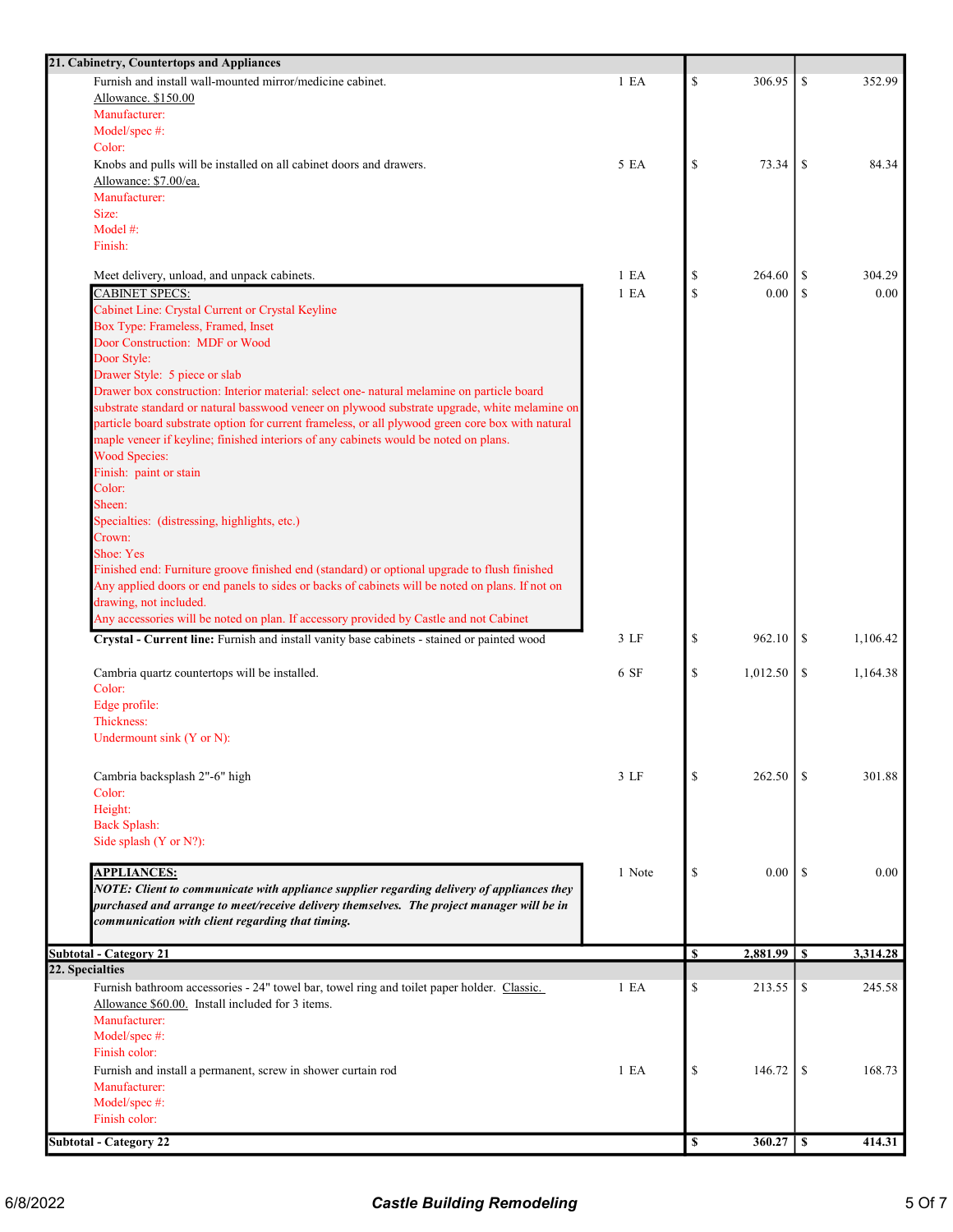| 23. Flooring<br>Subtotal - Category 23                                                                                                                                                    |                  |              |           |               |           |
|-------------------------------------------------------------------------------------------------------------------------------------------------------------------------------------------|------------------|--------------|-----------|---------------|-----------|
|                                                                                                                                                                                           |                  | \$           |           | \$            |           |
| 24. Painting and Decorating                                                                                                                                                               |                  |              |           |               |           |
| In house set up, prep, clean up                                                                                                                                                           | 1 E <sub>A</sub> | \$           | 384.05    | \$            | 441.66    |
| Prime and painting ceilings using low VOC Paint.<br><b>COLOR:</b> Standard flat ceiling white                                                                                             | 40 SF            | $\mathbb{S}$ | 119.81    | \$            | 137.78    |
|                                                                                                                                                                                           |                  |              |           |               |           |
|                                                                                                                                                                                           |                  |              |           |               |           |
| Prime and paint walls using low VOC Paint.                                                                                                                                                | 400 SF           | \$           | 513.36    | \$            | 590.36    |
| Manufacturer:<br>Color name and $#$ :                                                                                                                                                     |                  |              |           |               |           |
| Sheen:                                                                                                                                                                                    |                  |              |           |               |           |
| Priming and painting of base molding and/or casing. NOTE: Our standard is low VOC for                                                                                                     | 73 LF            | \$           | 611.16    | \$            | 702.83    |
| woodwork, although may not be able to use low VOC primer due to existing stain/wood                                                                                                       |                  |              |           |               |           |
| condition- tbd. Will use low VOC primer when able.                                                                                                                                        |                  |              |           |               |           |
| Manufacturer:                                                                                                                                                                             |                  |              |           |               |           |
| Color name and #:                                                                                                                                                                         |                  |              |           |               |           |
| Sheen: (satin is standard)                                                                                                                                                                |                  |              |           |               |           |
| Priming and painting of a door both sides. Includes the jamb of the unit. NOTE: Our standard                                                                                              | 1 E <sub>A</sub> | $\mathbb{S}$ | 229.70    | <sup>\$</sup> | 264.16    |
| is low VOC for woodwork, although may not be able to use low VOC primer due to existing                                                                                                   |                  |              |           |               |           |
| stain/wood condition- tbd. Will use low VOC primer when able.                                                                                                                             |                  |              |           |               |           |
| Manufacturer:<br>Color name and #:                                                                                                                                                        |                  |              |           |               |           |
| Sheen: (satin is standard)                                                                                                                                                                |                  |              |           |               |           |
|                                                                                                                                                                                           |                  |              |           |               |           |
|                                                                                                                                                                                           | 1 Note           | \$           | 0.00      | -S            | 0.00      |
| NOTE: Please note that when the homeowner is doing the painting, they are responsible for<br>caulking, filling nail holes, and repairing minor wall and ceiling dings. There will need to |                  |              |           |               |           |
| be a few rounds of touch-ups, due to the nature of construction, and that falls under the                                                                                                 |                  |              |           |               |           |
| scope of the painter.                                                                                                                                                                     |                  |              |           |               |           |
|                                                                                                                                                                                           |                  |              |           |               |           |
|                                                                                                                                                                                           |                  |              |           |               |           |
| <b>Subtotal - Category 24</b>                                                                                                                                                             |                  | <b>S</b>     | 1,858.08  | -S            | 2,136.79  |
| 25. Clean Up and Debris Removal<br>Disposal and clean-up - remove all site prep, wipe down and broom sweep area. Haul all extra                                                           | 1 E <sub>A</sub> | \$           | 473.81    | \$            | 544.88    |
| material off site.                                                                                                                                                                        |                  |              |           |               |           |
|                                                                                                                                                                                           |                  |              |           |               |           |
| Minneapolis daily street use permit for dumpster - Charged per 30 days. If dumpster can be                                                                                                | 2 MO             | \$           | 160.00    | \$            | 160.00    |
| placed on driveway or lawn this can cost can be saved.                                                                                                                                    |                  |              |           |               |           |
| NOTE: If the dumpster is required to be moved for plowing or street cleaning, there will be                                                                                               |                  |              |           |               |           |
| additional charges for moving it and replacing it after the street work is complete.                                                                                                      |                  |              |           |               |           |
|                                                                                                                                                                                           |                  |              |           |               |           |
| ADD number of days, dumpster is estimated to be needed over 30 days                                                                                                                       | 30 DAYS          | \$           | 210.00    | <sup>\$</sup> | 210.00    |
| <b>DUMPSTER NOTE:</b> If the dumpster is placed on the street, and the city calls a snow                                                                                                  | 1 E A            | $\mathbb{S}$ | 250.00    | \$            |           |
| emergency or street cleaning, there will be an additional \$200 charge per move or violation via a                                                                                        |                  |              |           |               | 287.50    |
| change order. Sometimes it will get moved, sometimes it will just get fined. The charge is the                                                                                            |                  |              |           |               |           |
| same either way.                                                                                                                                                                          |                  |              |           |               |           |
|                                                                                                                                                                                           |                  |              |           |               |           |
| 10 Yard mini roll-off dumpster - smaller truck for smaller places 2.5 ton maximum NOTE: for                                                                                               | 1 E A            | \$           | 337.50    | \$            | 388.13    |
| 30 days only. Use line above for estimated days over 30 days                                                                                                                              |                  |              |           |               |           |
|                                                                                                                                                                                           |                  |              |           |               |           |
| Regular portable restroom (one month)                                                                                                                                                     | 2 EA             | \$           | 425.00    | -S            | 488.75    |
| NOTE: This cost can be saved if home owner is ok with making a bathroom in the house                                                                                                      |                  |              |           |               |           |
| available to Castle and it's trade partners                                                                                                                                               |                  |              |           |               |           |
| <b>Subtotal - Category 25</b>                                                                                                                                                             |                  | \$           | 1,856.31  | $\mathbf{s}$  | 2,079.25  |
| <b>Project Subtotal</b>                                                                                                                                                                   |                  | \$           | 43,634.42 | \$            | 49,582.70 |
| 26. Designer Oversight & Project Management                                                                                                                                               |                  | \$           | 5,017.96  | \$            | 5,770.65  |
| 27. Overhead and Profit                                                                                                                                                                   |                  | \$           | 7,199.68  | \$            | 8,279.63  |
|                                                                                                                                                                                           |                  |              |           |               |           |
|                                                                                                                                                                                           |                  | \$           | 55,852.05 | \$            | 64,229.86 |
| Grand Total**                                                                                                                                                                             |                  |              |           |               |           |
|                                                                                                                                                                                           |                  |              |           |               |           |

MN License # BC005657